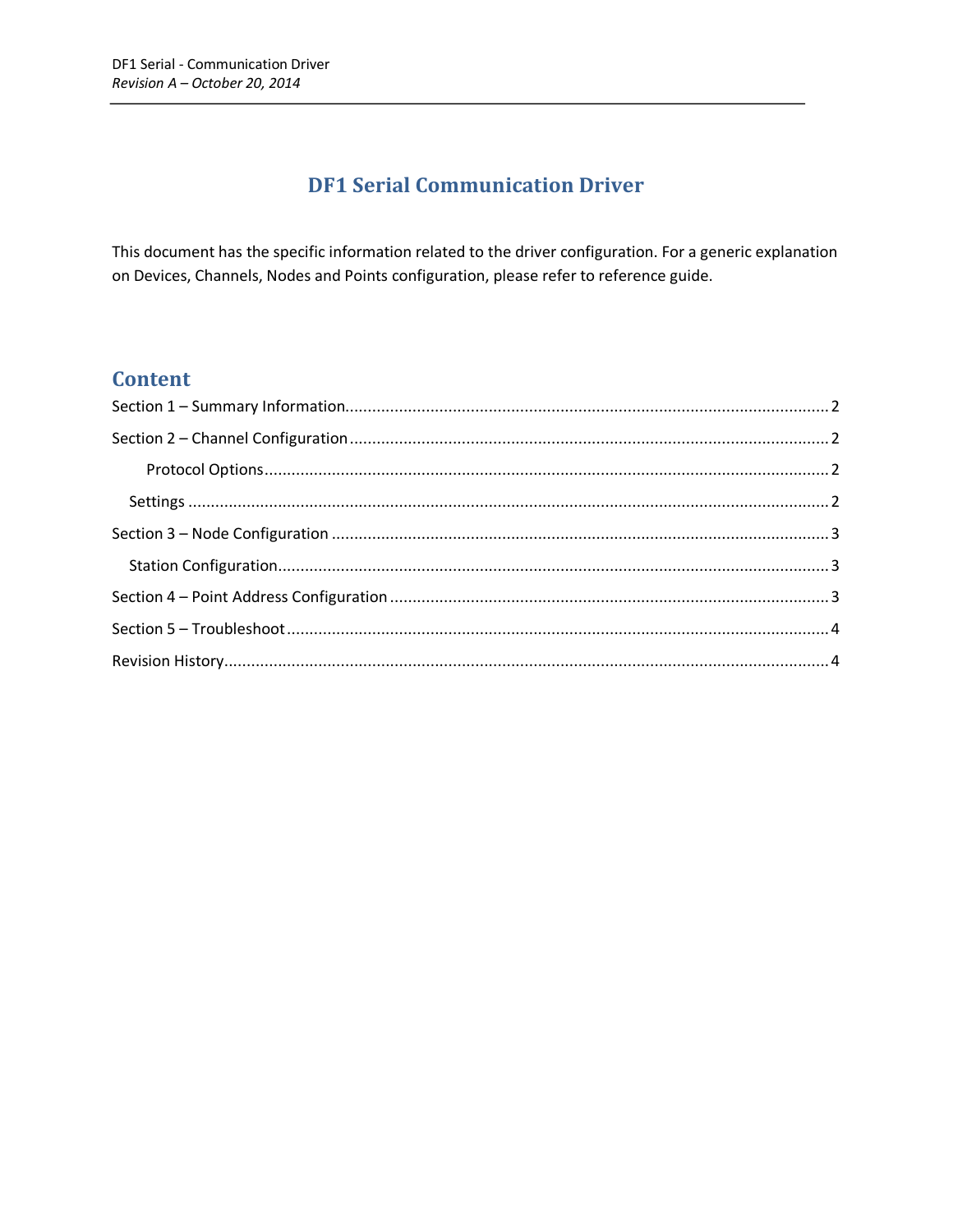### <span id="page-1-0"></span>**Section 1 – Summary Information**

**Communication Driver Name:** DF1 Serial **Current Version:** 1.0 **Implementation DLL:** T.ProtocolDriver.DF1\_Serial **Protocol:** DF1 **Interface:** Serial **Description:** DF1 Serial driver implements communication with Rockwell Allen-Bradley devices using DF1 Protocol (SLC Families, and Micrologix) via Serial communication. It operates as a Master on serial networks. The communications blocks are dynamically created according the pooling cycle defined on the AccessType for each Device Point.

**Max number of nodes:** user defined

#### **Supported Files:**

| <b>Files</b> | <b>Read</b> | <b>Write</b> | <b>Data Type</b> | <b>Address size</b> |
|--------------|-------------|--------------|------------------|---------------------|
| N            |             |              | Word             | 2 bytes             |
| в            |             |              | Bit              | 1 bit               |
|              |             |              | Single           | 4 bytes             |
|              |             |              | Output           | 1 bit               |
|              |             |              | Input            | 1 bit               |

## <span id="page-1-1"></span>**Section 2 – Channel Configuration**

#### <span id="page-1-2"></span>**Protocol Options**

**CheckSum:** It defines the checksum currently being used by the device, whether it's CRC or BCC.

#### <span id="page-1-3"></span>**Settings**

Set the fields according to your serial port configuration.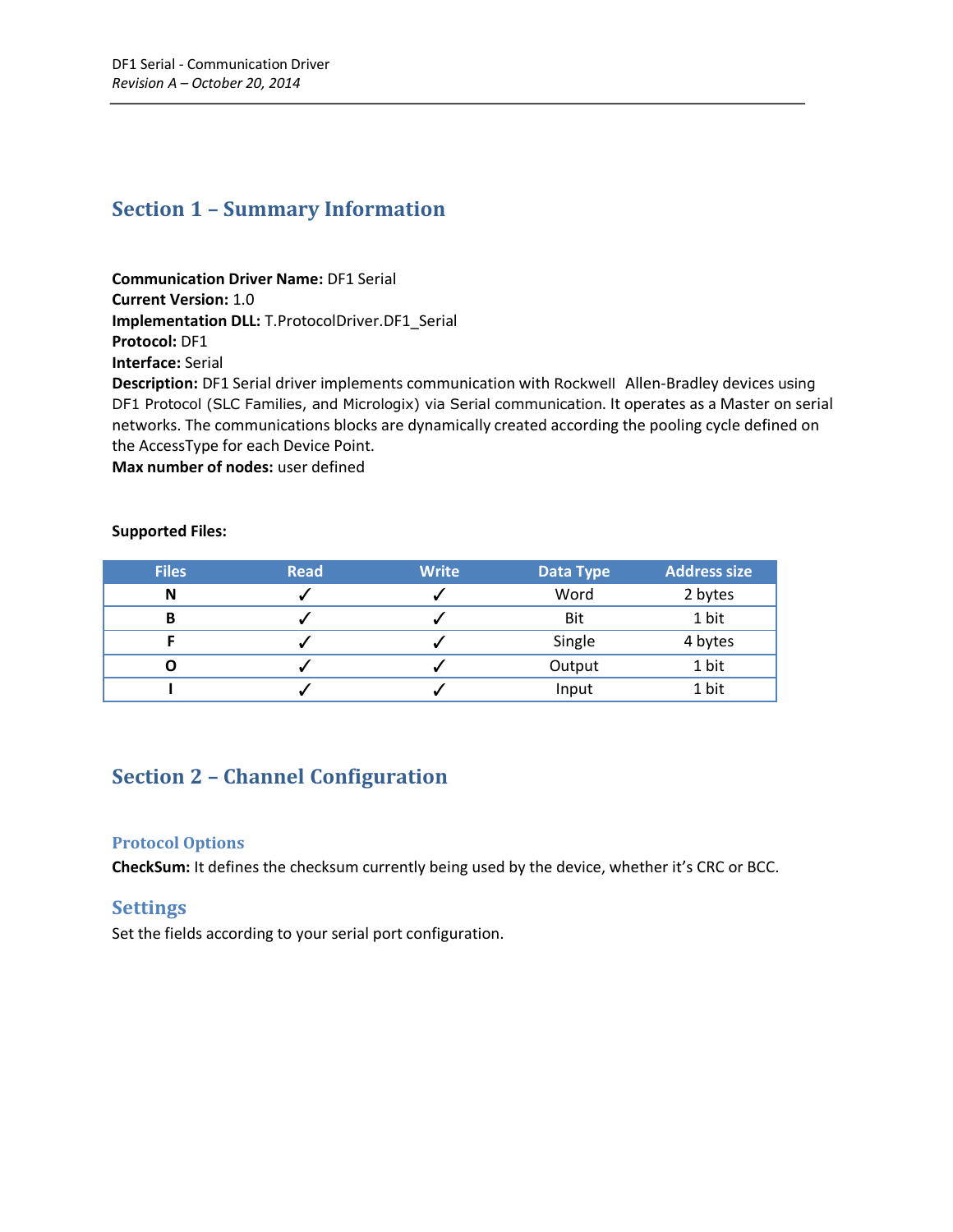## <span id="page-2-0"></span>**Section 3 – Node Configuration**

### <span id="page-2-1"></span>**Station Configuration**

**SlaveId:** Set this field with the address of the slave device in the network.

# <span id="page-2-2"></span>**Section 4 – Point Address Configuration**

The syntax for the DF1 Serial communication point is: <File>:<Address>/Parameter

Where <Operand> indicates the memory area, the valid values are:

- N, for Integer
- B, for digital
- F, for real
- O, for digital (output)
- I, for digital (input)

The operand also has a register value, except by I/O.

<Address> indicates the data address for the chosen file. <Parameter> indicates the specific bit of that address (which is a byte) (for the digital values)

e.g.:

- F8:0
- $\bullet$  N21:1
- B21:1/6
- $\bullet$  1:0/0